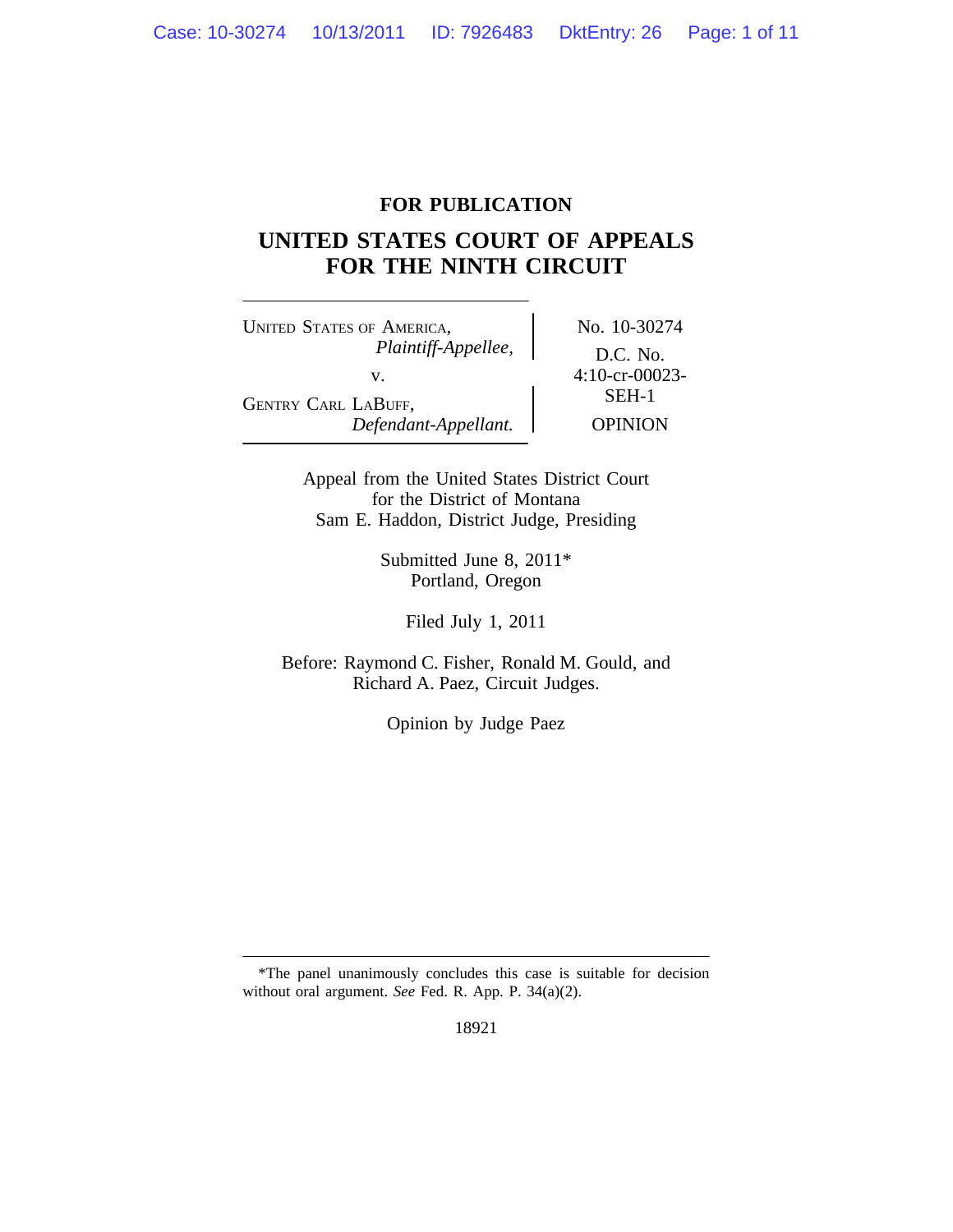## **COUNSEL**

Daniel Donovan, Attorney at Law, Great Falls, Montana, for the appellant.

Michael W. Cotter, U.S. Attorney, and E. Vincent Carroll, Assistant U.S. Attorney, Great Falls, Montana, for the appellee.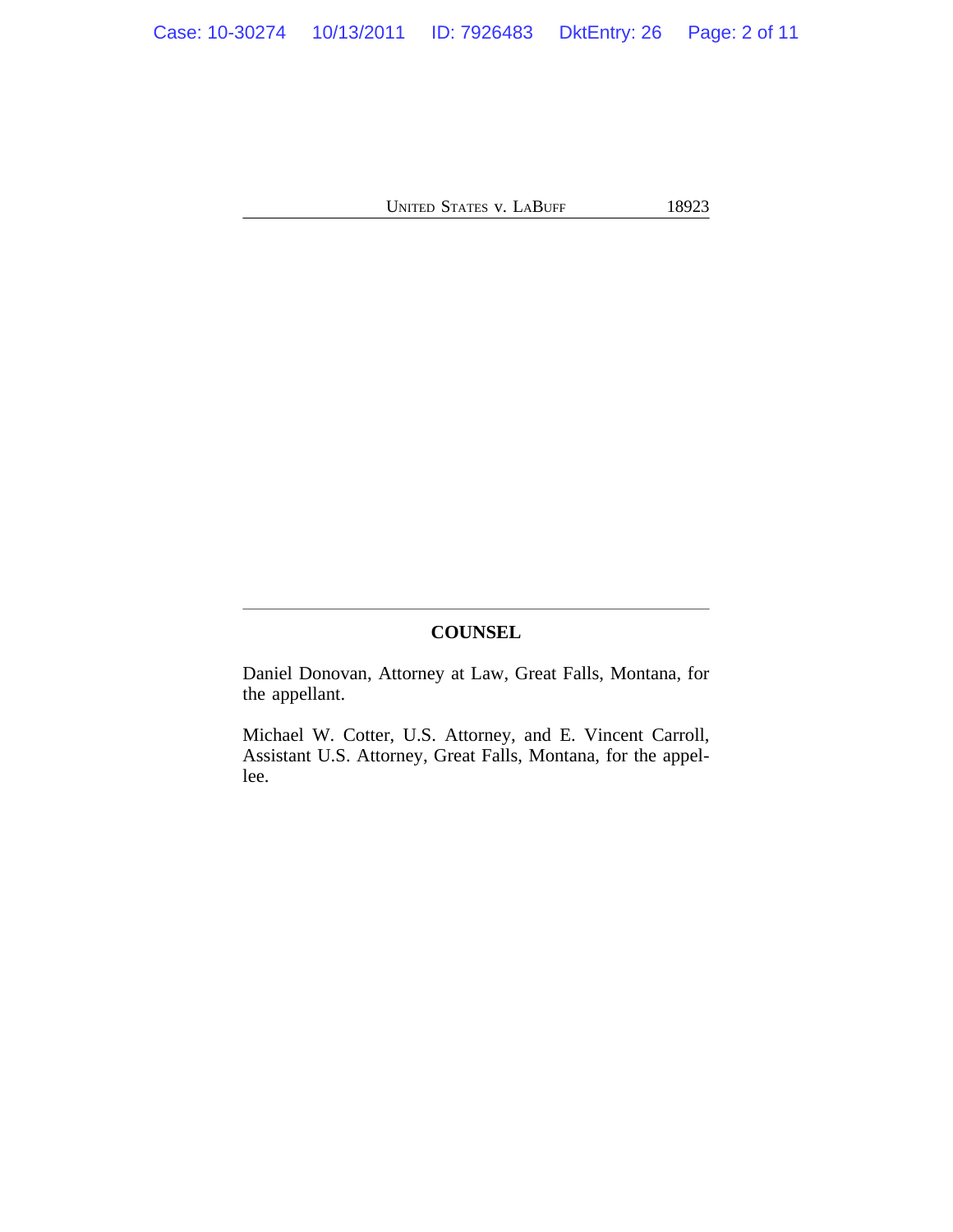#### **OPINION**

PAEZ, Circuit Judge:

The Major Crimes Act, 18 U.S.C. § 1153, provides federal criminal jurisdiction for certain crimes committed by Indians in Indian country.**<sup>1</sup>** We previously have noted that determining who is an Indian under § 1153 is not easy, as the statute does not define the term "Indian." *United States v. Maggi*, 598 F.3d 1073, 1075 (9th Cir. 2010) (citing *Felix S. Cohen's Handbook of Federal Indian Law* at 24 (Rennard Strickland et al. ed., 1982)). Our circuit, however, has developed a specific framework for determining whether a person can be prosecuted by the federal government under § 1153. To meet its burden, the government must prove both that the defendant has a sufficient "degree of Indian blood" and has "tribal or government recognition as an Indian." *United States v. Bruce*, 394 F.3d 1215, 1223 (9th Cir. 2005) (internal quotations omitted).

Gentry Carl LaBuff was charged with robbery and aiding and abetting robbery in Indian country in violation of 18 U.S.C. §§ 1153(a) and 2111. A jury convicted LaBuff of these charges following a two-day trial. On appeal, LaBuff contends that the government did not present sufficient evidence to establish that he is an "Indian" for purposes of prosecution under § 1153. We disagree and conclude that, in light of all the evidence presented at trial, a reasonable trier of fact could have found that LaBuff is an Indian. We therefore affirm his conviction.

<sup>&</sup>lt;sup>1</sup>"[T]he term 'Indian country' . . . means (a) all land within the limits of any Indian reservation under the jurisdiction of the United States Government . . . (b) all dependent Indian communities within the borders of the United States whether within the original or subsequently acquired territory thereof . . . and (c) all Indian allotments, the Indian titles to which have not been extinguished, including rights-of-way running through the same." 18 U.S.C. § 1151.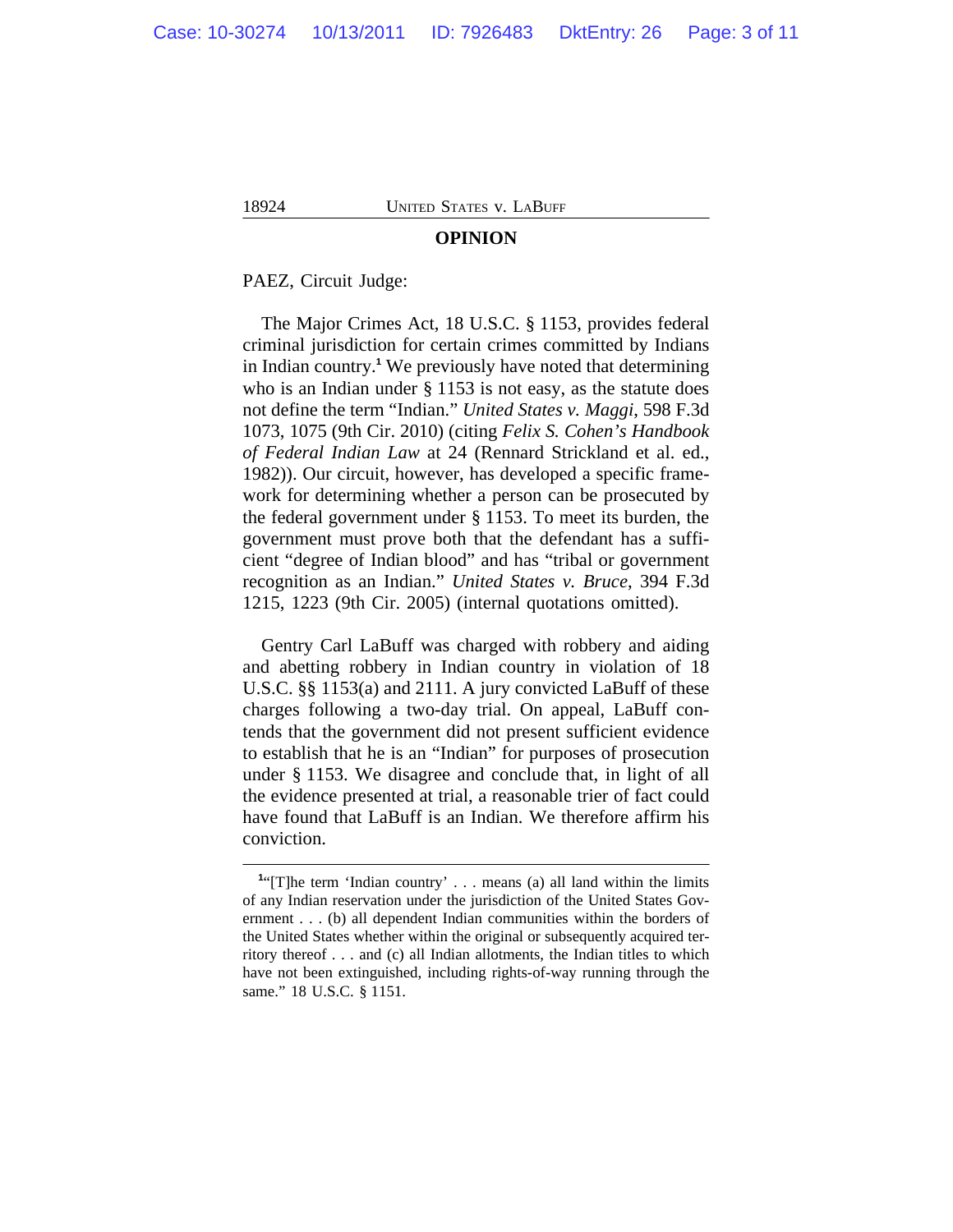LaBuff was born in 1979 to Levi Samuel LaBuff and Margie Downey. His mother is white and his father is an enrolled member of the Blackfeet Tribe. The Blackfeet are a federally recognized tribe based in northern Montana. Given his parents' heritage, LaBuff is 5/32 Blackfeet Indian and 1/16 Cree Indian.

Because LaBuff's father is a member of the Blackfeet Tribe, the Tribe designated LaBuff as a "descendant of a member"**<sup>3</sup>** of the tribe. LaBuff, however, is not an enrolled member of the Blackfeet Tribe or any other Indian tribe. LaBuff's descendant status entitles him to receive medical care at the Blackfeet Community Hospital, to receive educational grants, and to fish and hunt on the reservation. The Blackfeet Community Hospital is a federally-operated facility under the authority of the Indian Health Service. The hospital's nonemergency services are limited to enrolled tribal members and other non-member Indians. Because the hospital recognizes LaBuff as an Indian person, he has received free health care services there since 1979.

LaBuff was born and raised on the Blackfeet Reservation. As a child, LaBuff attended a public school on the reservation that is open to non-Indians. With the exception of a brief sixmonth period when LaBuff lived in Washington State, he has

**<sup>2</sup>**This factual background is drawn from the witnesses who testified at trial on behalf of the government and from the several witnesses that LaBuff called in his own defense. These witnesses testified not only about the circumstances of the alleged robbery, but also about LaBuff's status as a Blackfeet descendant and his connection to the Blackfeet Reservation. As we must, we review the trial evidence in the light most favorable to the government. *United States v. Nevils*, 598 F.3d 1158, 1163-64 (9th Cir. 2010) (en banc) (citing *Jackson v. Virginia*, 443 U.S. 307, 319 (1979)).

**<sup>3</sup>**As we noted in *Maggi*, "[w]hile descendant status does not carry similar weight to enrollment . . . it reflects some degree of recognition." 598 F.3d at 1082.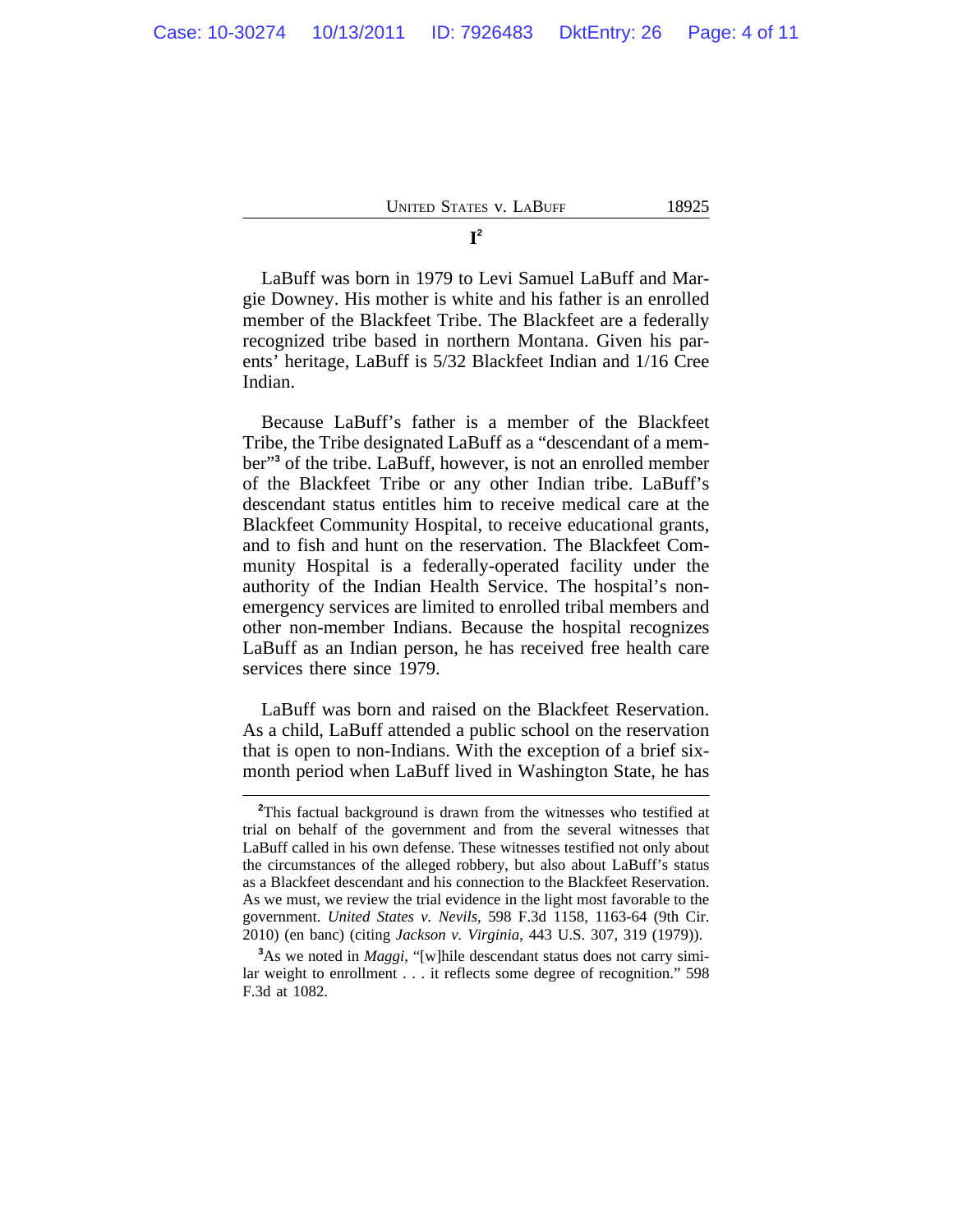lived on the reservation his entire life. Although LaBuff has descendant status, he is not eligible to vote in tribal elections and he has not otherwise participated in tribal cultural activities.

On multiple occasions, LaBuff has been arrested, prosecuted, and convicted of crimes under the jurisdiction of the tribal court. LaBuff, however, has never before challenged the tribal court's exercise of jurisdiction on the basis of his alleged status as a non-Indian.

On October 25, 2008, LaBuff and his cousin robbed a Subway restaurant that was located within the boundaries of the Blackfeet Reservation in Browning, Montana. They were arrested and charged by indictment with robbery and aiding and abetting robbery in violation of 18 U.S.C. § 2111, which is a federal offense when committed by an Indian on an Indian reservation, 18 U.S.C. § 1153. LaBuff pleaded not guilty and proceeded to trial, where his Indian status was a contested issue. At the close of the government's case-inchief, LaBuff moved for a judgment of acquittal under Federal Rule of Criminal Procedure 29 on the ground that the evidence presented by the government was insufficient to establish his Indian status beyond a reasonable doubt. The district court denied the motion. At the conclusion of the trial, LaBuff renewed his motion for a judgment of acquittal. The court reserved ruling on LaBuff's renewed motion. The jury subsequently found LaBuff guilty and the district court denied LaBuff's renewed motion for judgment of acquittal. Following imposition of a 62-month prison sentence, LaBuff timely appealed.

### **II**

We review *de novo* the sufficiency of the evidence, *United States v. LeVeque*, 283 F.3d 1098, 1102 (9th Cir. 2002), and consider whether, "after viewing the evidence in the light most favorable to the prosecution, *any* rational trier of fact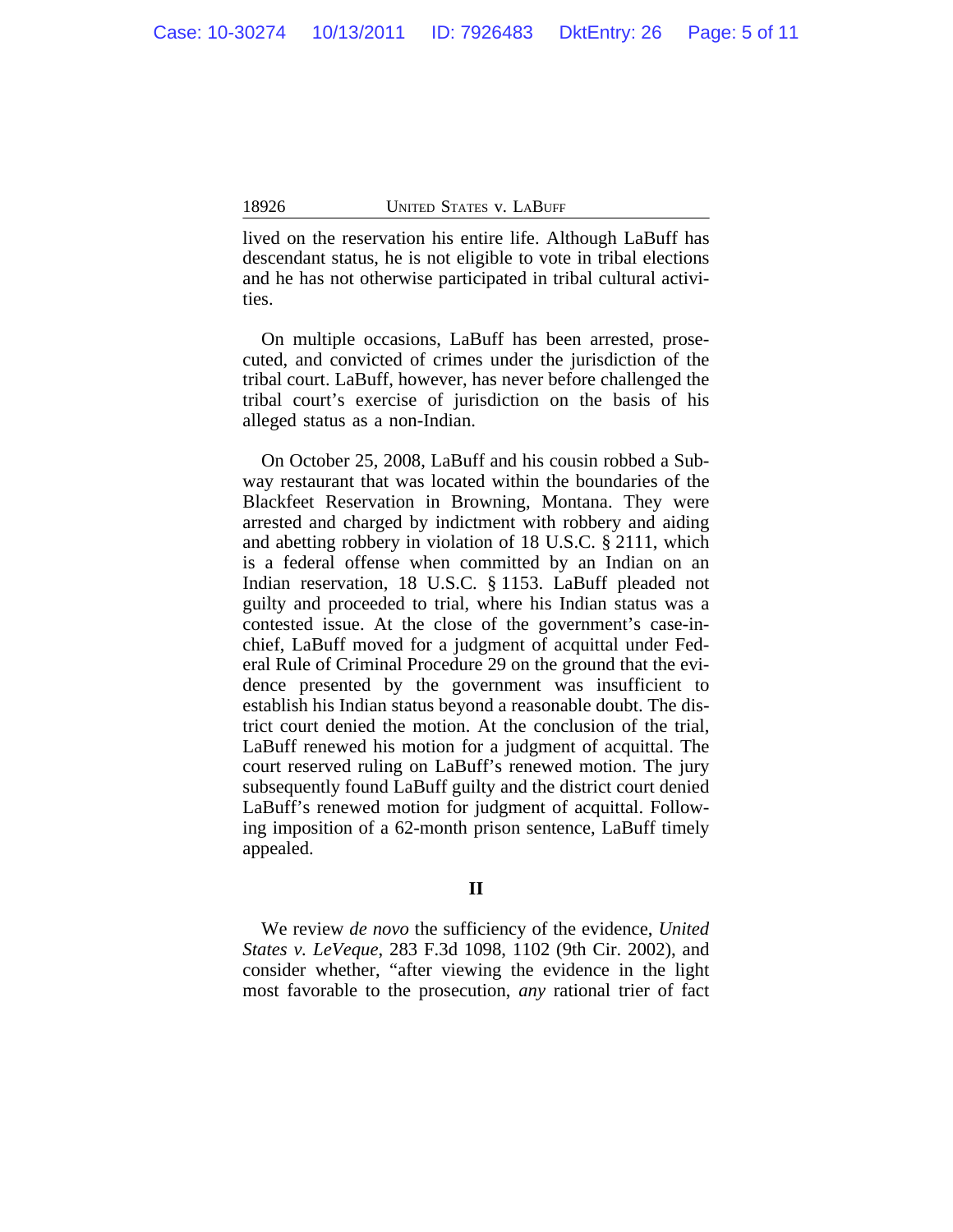could have found the essential elements of the crime beyond a reasonable doubt." *Jackson*, 443 U.S. at 319 (emphasis in original).

#### **III**

**[1]** Native American tribes generally have exclusive jurisdiction over crimes committed by Indians against Indians in Indian country. Two federal statutes, however, provide for federal jurisdiction over such crimes. The first statute, 18 U.S.C. § 1152, known as the General Crimes Act,**<sup>4</sup>** grants federal jurisdiction over certain crimes committed by non-Indians against Indians in Indian country, but excludes crimes committed by one Indian against another. The second statute, 18 U.S.C. § 1153, known as the Major Crimes Act,<sup>5</sup> creates

This section shall not extend to offenses committed by one Indian against the person or property of another Indian, nor to any Indian committing any offense in the Indian country who has been punished by the local law of the tribe, or to any case where, by treaty stipulations, the exclusive jurisdiction over such offenses is or may be secured to the Indian tribes respectively. 18 U.S.C. § 1152.

**<sup>5</sup>**The Major Crimes Act, in its entirety, provides:

(a) Any Indian who commits against the person or property of another Indian or other person any of the following offenses, namely, murder, manslaughter, kidnapping, maiming, a felony under chapter 109A, incest, assault with intent to commit murder, assault with a dangerous weapon, assault resulting in serious bodily injury (as defined in section 1365 of this title), an assault against an individual who has not attained the age of 16 years, felony child abuse or neglect, arson, burglary, robbery, and a felony under section 661 of this title within the Indian country, shall

**<sup>4</sup>**The General Crimes Act, in its entirety, provides that:

Except as otherwise expressly provided by law, the general laws of the United States as to the punishment of offenses committed in any place within the sole and exclusive jurisdiction of the United States, except the District of Columbia, shall extend to the Indian country.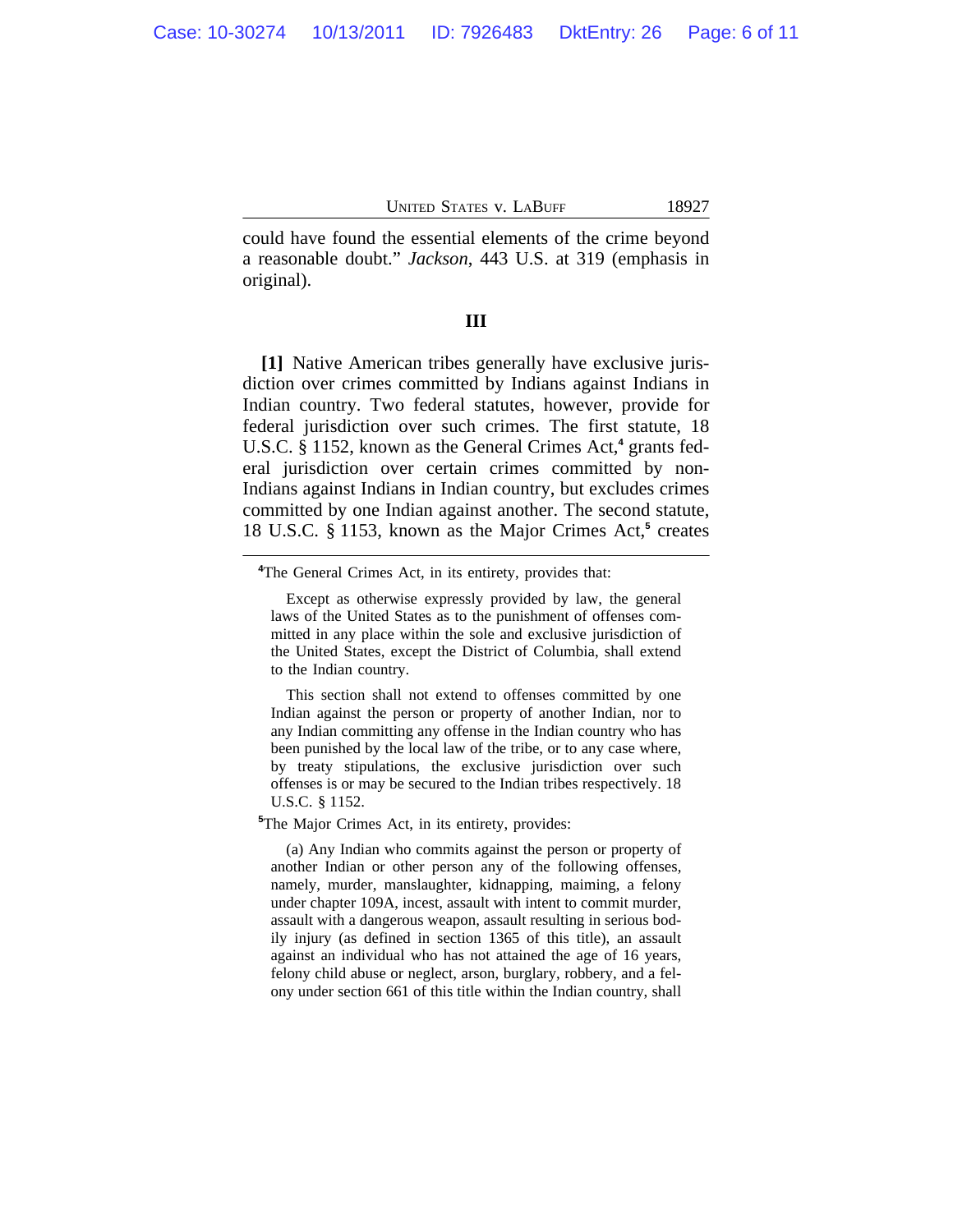federal jurisdiction for cases in which an Indian commits one of a list of enumerated crimes against another Indian in Indian country.

**[2]** Under § 1153, "[a] 'defendant's Indian status is an essential element . . . which the government must allege in the indictment and prove beyond a reasonable doubt.' " *United States v. Cruz*, 554 F.3d 840, 845 (9th Cir. 2009) (quoting *Bruce*, 394 F.3d at 1229). Although there are a variety of statutory definitions<sup>6</sup> of "Indian," Congress has not defined "Indian" as used in §§ 1152 and 1153. *Maggi*, 598 F.3d at 1077.

**[3]** In the absence of a statutory definition, we have applied a two-part test for determining whether a person is an Indian for the purpose of establishing federal jurisdiction over crimes in Indian country. We have concluded that, for a criminal defendant to be subject to § 1153, the government must present evidence to establish that the defendant has a sufficient "degree of Indian blood," and that he has "tribal or fed-

be subject to the same law and penalties as all other persons committing any of the above offenses, within the exclusive jurisdiction of the United States.

<sup>(</sup>b) Any offense referred to in subsection (a) of this section that is not defined and punished by Federal law in force within the exclusive jurisdiction of the United States shall be defined and punished in accordance with the laws of the State in which such offense was committed as are in force at the time of such offense. 18 U.S.C. § 1153.

**<sup>6</sup>**For example, in the Indian Reorganization Act, 25 U.S.C. § 479 *et seq.,* "Indian" is defined to mean "all persons of Indian descent who are members of any recognized Indian tribe now under Federal jurisdiction, and all persons who are descendants of such members who were, on June 1, 1934, residing within the present boundaries of any Indian reservation, and shall further include all other persons of one-half or more Indian blood." In an unrelated statute, the Indian Financing Act, 25 U.S.C. § 1452, Indian is defined to mean "a member of any Indian tribe . . . which is recognized by the Federal Government as eligible for services from the Bureau of Indian Affairs . . . ."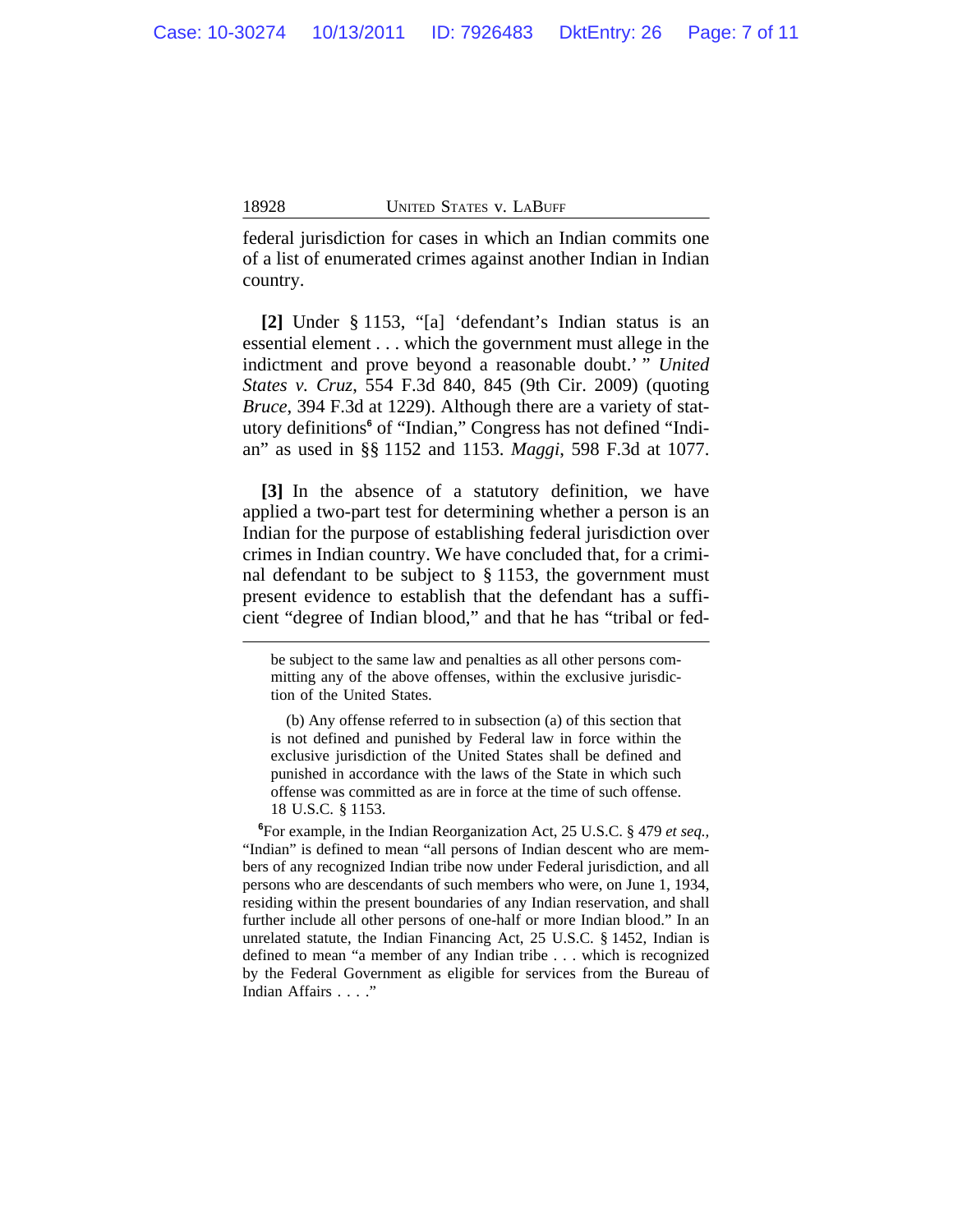eral government recognition as an Indian." *Bruce*, 394 F.3d at 1223, 1224.

**[4]** Here, the government's evidence showed that LaBuff is 5/32 Blackfeet Indian.**<sup>7</sup>** In light of this evidence, LaBuff concedes that he possesses a sufficient degree of Indian blood. The government therefore satisfied the first prong. Thus, we turn to the second prong, i.e. whether the government established that LaBuff was recognized by the government or the Tribe as an Indian. In *Bruce*, we outlined four factors that govern the second prong; those four factors are, "in declining order of importance, evidence of the following: 1) tribal enrollment; 2) government recognition formally and informally through receipt of assistance reserved only to Indians; 3) enjoyment of the benefits of tribal affiliation; and 4) social recognition as an Indian through residence on a reservation and participation in Indian social life." *Bruce*, 394 F.3d at 1224. These factors are not exclusive. *Maggi*, 598 F.3d at 1081.

LaBuff first contends that because he was not an enrolled member in the Blackfeet Tribe, "the government failed to prove the most important factor in determining if the accused has tribal or federal government recognition as an Indian." As LaBuff acknowledges, however, tribal enrollment is not required to establish "recognition" as an Indian. Indeed, "enrollment in an official tribe has not been held to be an absolute requirement for federal jurisdiction, at least where the Indian defendant lived on the reservation and 'maintained tribal relations with the Indians thereon.' " *United States v. Antelope*, 430 U.S. 641, 647 n.7 (1977); *see also United States v. Broncheau*, 597 F.2d 1260, 1263 (9th Cir. 1979) ("Enrollment is the common evidentiary means of establishing Indian status, but it is not the only means nor is it neces-

**<sup>7</sup>**We have recognized varying degrees of Indian blood, including oneeighth, as sufficient for this part of the *Bruce* test. *Bruce*, 394 F.3d at 1223-26.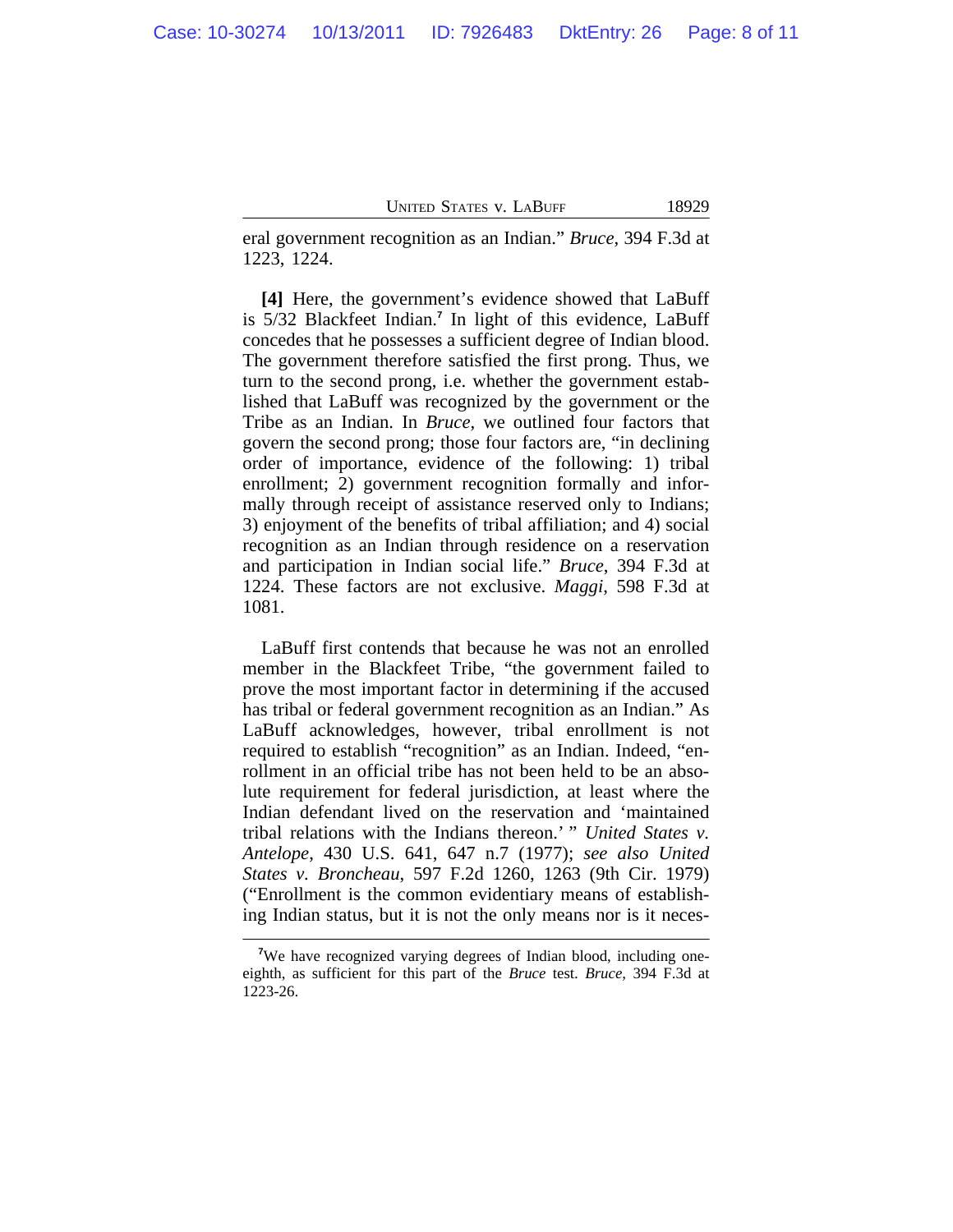sarily determinative."). Although LaBuff was not an enrolled member of the Blackfeet Tribe, he resided on the reservation and maintained relations with the Tribe. Thus, we conclude that the absence of any evidence that LaBuff was an enrolled member in the Blackfeet Tribe is not dispositive of his Indian status.

**[5]** Turning to the second *Bruce* factor, the government presented evidence that LaBuff received "government recognition . . . through receipt of assistance reserved only to Indians." *Bruce*, 394 F.3d at 1224. At trial, the government presented the testimony of Helen Butterfly ("Butterfly"), a health records lab technician at the Blackfeet Community Hospital. Butterfly testified that on the basis of LaBuff's classification as an Indian descendant of a tribal member, he was eligible to receive healthcare services at the hospital, which is operated by the federal government and which limits its services to tribal members and other non-member Indians. Butterfly further testified that since May 1979, LaBuff received free healthcare services from the hospital.**<sup>8</sup>** Because the evidence showed that LaBuff repeatedly accessed healthcare services "reserved only to Indians," we conclude that the government presented sufficient evidence to establish the second most important *Bruce* factor.

**[6]** Similarly, we conclude that because LaBuff frequently received healthcare services on the basis of his status as a descendent of an enrolled member, he enjoyed the "benefits" of his tribal affiliation, as required by *Bruce's* third factor.

**[7]** LaBuff contends that this case is analogous to *United States v. Cruz*, where we concluded that the government

**<sup>8</sup>**Specifically, Butterfly testified that since 1979, LaBuff was seen at the Blackfeet Community Hospital for Well Child care services, walk-in visits, urgent care, and mental health assistance. Butterfly further testified that the hospital's records showed that since 2009, LaBuff sought medical care approximately 10 to 15 times.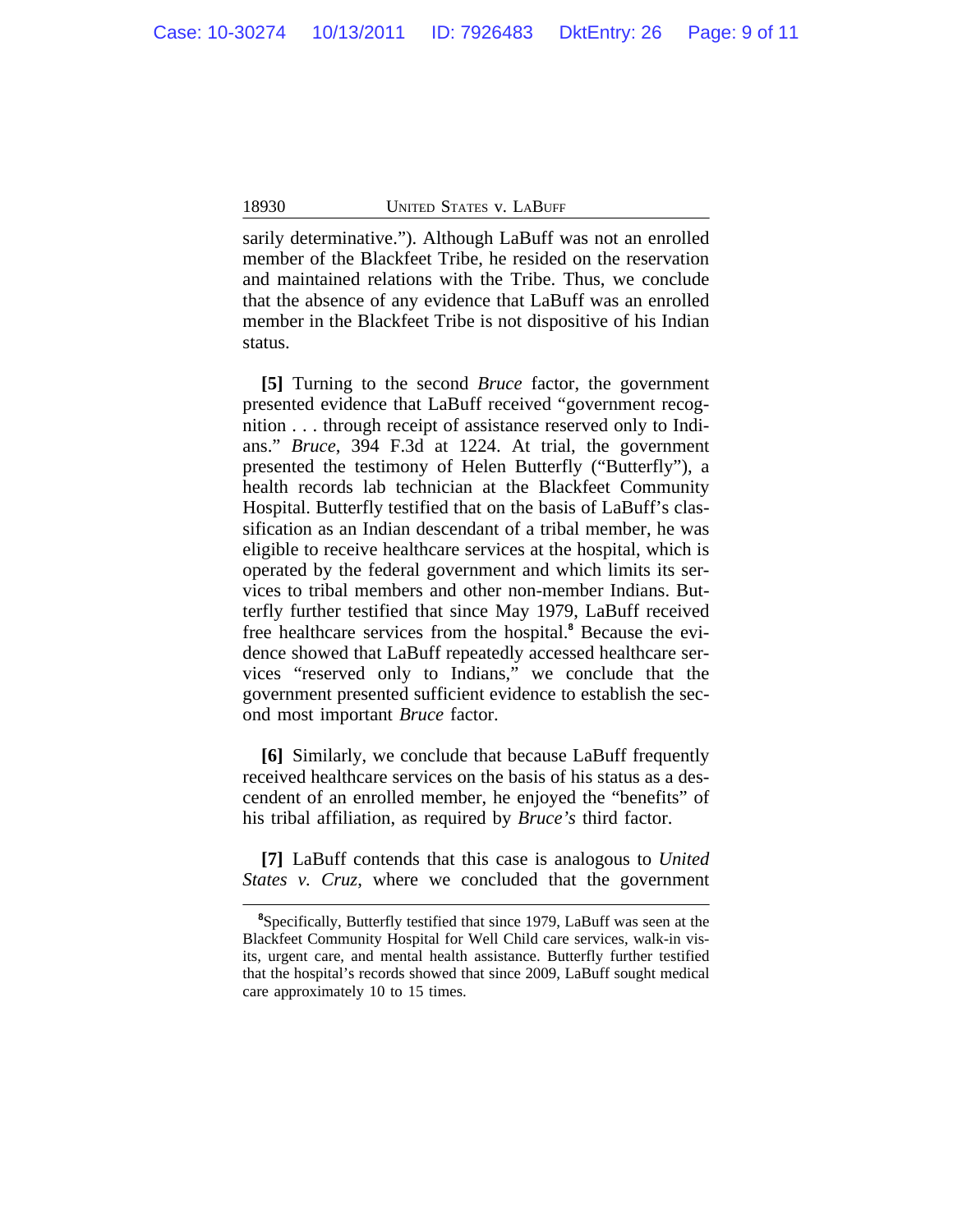failed to satisfy any of the *Bruce* factors. 554 F.3d at 842-43. In discussing the second *Bruce* factor, we found that the government failed to demonstrate "government recognition" of Cruz's Indian status "through *receipt* of assistance reserved only to Indians." *Id.* at 848. (emphasis in original). In so concluding, we noted that the record was completely devoid of evidence showing that Cruz had received any benefits from his tribe. *Id.* Moreover, we specifically rejected the government's argument that the second *Bruce* factor could be established by demonstrating eligibility rather than actual receipt of benefits*. Id.* at 849. By contrast, the evidence presented by the government here showed that the Tribe recognized LaBuff as an Indian and that he repeatedly received and took advantage of healthcare benefits "reserved only to Indians." LaBuff attempts to gloss over these critical facts by arguing that he did not take advantage of *all* of the benefits for which he was eligible. We are not persuaded. In *Cruz*, we simply acknowledged that the receipt of benefits was essential to satisfying the second *Bruce* factor. *Id.* at 848. We, however, did not suggest that the government needed to prove receipt of every benefit for which Cruz was eligible. Consequently, we conclude that the second and third *Bruce* factors can be satisfied by demonstrating receipt of a substantial benefit "reserved only to Indians," such as the free medical care provided to LaBuff.

**[8]** The fourth and final *Bruce* factor, requires a showing of "social recognition as an Indian through residence on a reservation and participation in Indian social life." *Bruce*, 394 F.3d at 1224. While the record evidence established that LaBuff lived, grew up, and attended school on the Blackfeet Reservation, there was no evidence that he participated in tribal activities or voted in tribal elections. While voting and participating in tribal activities are important for purposes of evaluating this factor, the lack of any such activities, does not preclude a reasonable inference of social recognition, especially where the defendant has lived his entire life on the reservation. Although the evidence relating to the fourth factor